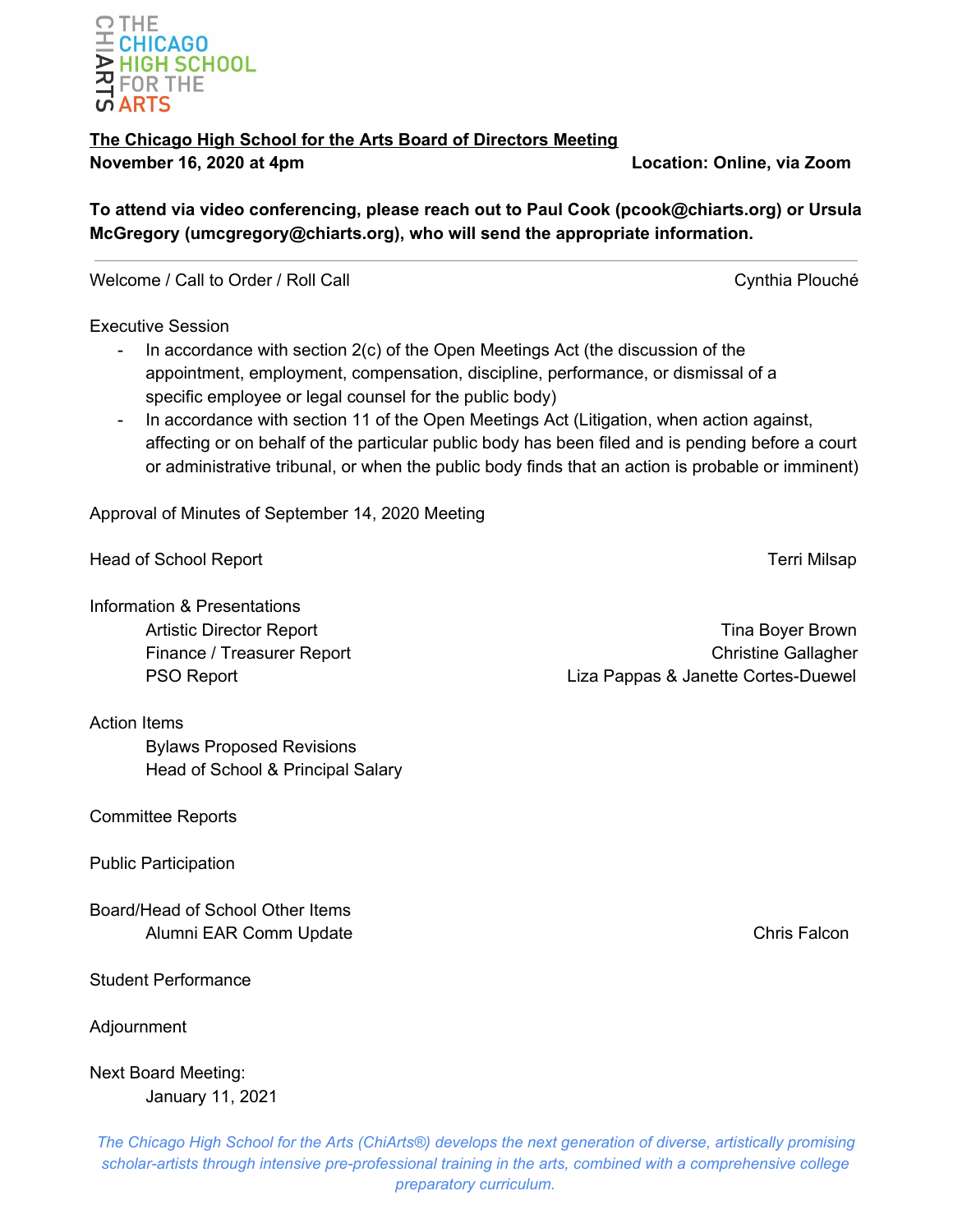

## **ChiArts Board Meeting November 16, 2020**

The Chicago High School for the Arts Board of Directors Meeting 4:00 p.m. - 5:30 p.m. Online - via Zoom Minutes for November 16, 2020

**Present (on call):** Duffie Adelson, Carlos Azcoitia, Lesley-Ann Brown-Henderson, Inger Burnett-Zeigler, Warren Chapman, Janette Cortes-Duewel, Chris Falcon, Carol Friedman, Christine Gallagher, Deirdra Lucas, Jim Mabie, Kay Mabie, John McCambridge, Liza Pappas, Cynthia Plouché

## **Absent:** None

**Others Present:** Tina Boyer Brown (Artistic Director), Paul Cook (Executive Assistant), Colette Crouse (PSO Communications Chair), Abbey Cullen (Assistant Principal), Shanan Egger (Finance), Ron Grais (Foundation Chair), Ursula McGregory (Executive Assistant), Terri Milsap (Principal & Head of School), Omar Tabbara (Teacher), Andrew Van Herik (Teacher), Various Parents

## **Quorum:** Yes

The meeting of the Board of Directors (the "Board") of The Chicago High School for the Arts ("ChiArts") was held pursuant to a Call & Notice served on all Directors. Board Chair, Cynthia Plouché ("Cynthia") called the general assembly to order at 4:02 p.m. Paul Cook ("Paul") took the roll call.

#### **Closed Executive Session**

As noted in the Agenda, Cynthia suggested a move into a Closed Session, in accordance with Section 2(c) of the Open Meetings Act (the discussion of the appointment, employment, compensation, discipline, performance, or dismissal of a specific employee or legal counsel for the public body), and Section 11 of the Open Meetings Act (Litigation, when action against, affecting, or on behalf of the particular public body has been filed and is pending before a court or administrative tribunal, or when the public body finds that an action is probably or imminent). The Closed Session occurred; no votes or actions were taken.

#### **Approval of Minutes**

Cynthia requested approval of the June Board Meeting minutes. Chris Falcon ("Chris") made a motion to approve the minutes as is, Carol Friedman ("Carol") seconded the motion. All voted in favor, none opposed.

## **Head of School Report**

Terri Milsap ("Terri") shared her report, starting with a focus on Attendance numbers. Terri noted that Attendance remains strong, but she is a bit concerned about Engagement. All students now have the tech equipment they need, as well as internet access.

Terri shared that, at the requirement of CPS, some schedule changes have been implemented, regarding class time length, days of classes, etc. Some parents and students have expressed concern over these changes. Board Members asked questions, to gain a better understanding of the changes.